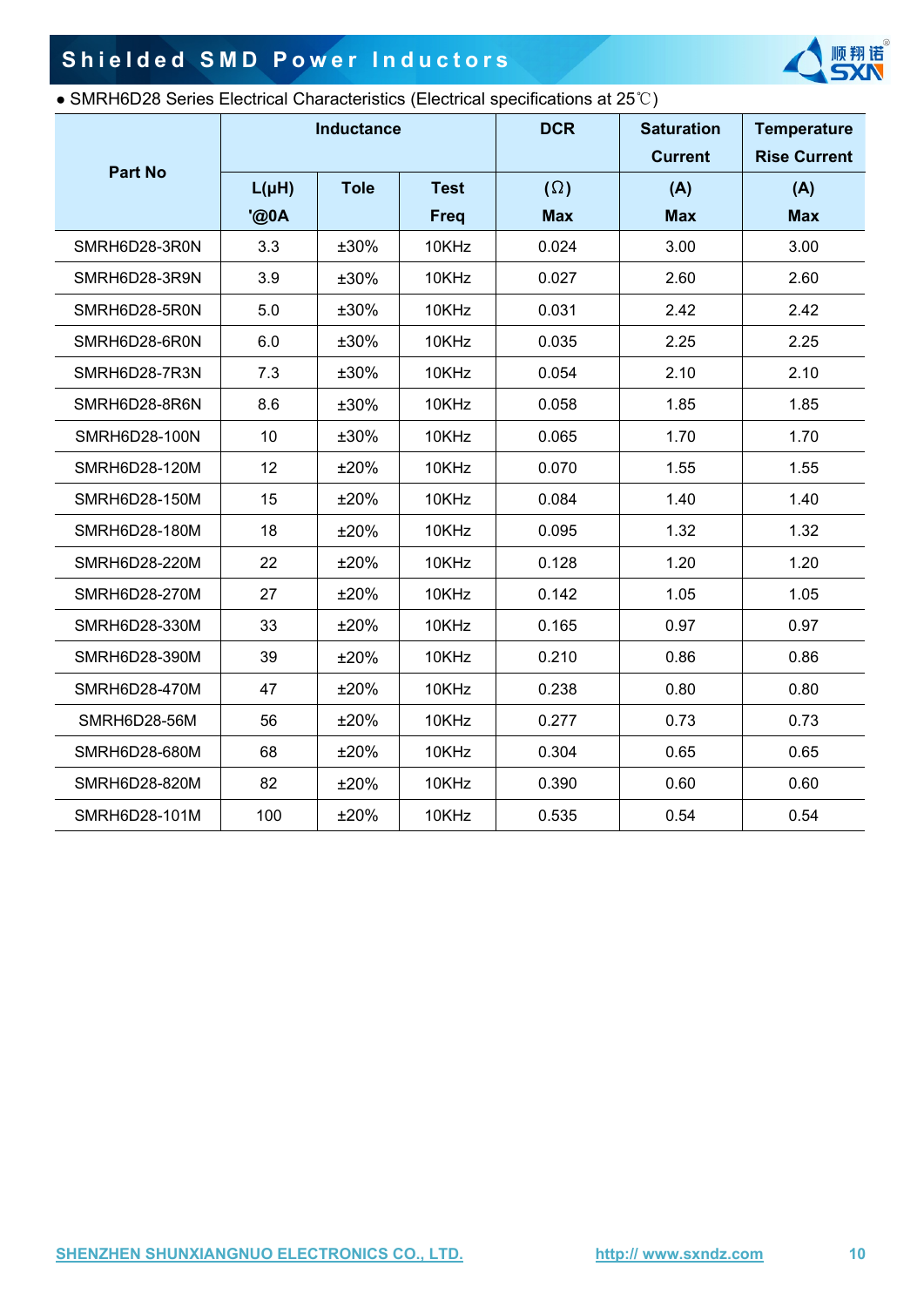$S_{\mathcal{N}}$ 

# **Shielded SMD Power Inductors** r Induct<br>ctenstics (Electr

#### ● SMRH6D38 Series Electrical Characteristics (Electrical specifications at 25℃)

| <b>Part No</b> | Inductance        |             |                            | • SMRH6D38 Series Electrical Characteristics (Electrical specifications at 25°C)<br><b>DCR</b> | <b>Saturation</b><br><b>Current</b> | <b>Temperature</b><br><b>Rise Current</b> |  |
|----------------|-------------------|-------------|----------------------------|------------------------------------------------------------------------------------------------|-------------------------------------|-------------------------------------------|--|
|                | $L(\mu H)$<br>@0A | <b>Tole</b> | <b>Test</b><br><b>Freq</b> | $(\Omega)$<br><b>Max</b>                                                                       | (A)<br><b>Max</b>                   | (A)<br><b>Max</b>                         |  |
| SMRH6D38-3R3N  | 3.3               | ±30%        | 10KHz $\sim$               | 0.020                                                                                          | 3.50                                | 3.50                                      |  |
| SMRH6D38-5R0N  | $5.0\,$           | ±30%        | 10KHz                      | 0.024                                                                                          | 2.90                                | 2.90                                      |  |
| SMRH6D38-6R2N  | 6.2               | ±30%        | 10KHz                      | 0.027                                                                                          | 2.40                                | 2.40                                      |  |
| SMRH6D38-7R4N  | 7.4               | ±30%        | 10KHz                      | 0.031                                                                                          | 2.30                                | 2.30                                      |  |
| SMRH6D38-8R7N  | 8.7               | ±30%        | 10KHz                      | 0.034                                                                                          | 2.20                                | 2.20                                      |  |
| SMRH6D38-100N  | 10                | ±30%        | 10KHz                      | 0.038                                                                                          | 2.00                                | 2.00                                      |  |
| SMRH6D38-120M  | 12                | ±20%        | 10KHz                      | 0.053                                                                                          | 1.70                                | 1.70                                      |  |
| SMRH6D38-150M  | 15                | ±20%        | 10KHz                      | 0.057                                                                                          | 1.60                                | 1.60                                      |  |
| SMRH6D38-180M  | 18                | ±20%        | 10KHz                      | 0.092                                                                                          | 1.50                                | 1.50                                      |  |
| SMRH6D38-220M  | 22                | ±20%        | 10KHz                      | 0.096                                                                                          | 1.30                                | 1.30                                      |  |
| SMRH6D38-270M  | 27                | ±20%        | 10KHz                      | 0.109                                                                                          | 1.20                                | 1.20                                      |  |
| SMRH6D38-330M  | 33                | ±20%        | 10KHz                      | 0.124                                                                                          | 1.10                                | 1.10                                      |  |
| SMRH6D38-390M  | 39                | ±20%        | 10KHz                      | 0.138                                                                                          | 1.00                                | 1.00                                      |  |
| SMRH6D38-470M  | 47                | ±20%        | 10KHz                      | 0.155                                                                                          | 0.95                                | 0.95                                      |  |
| SMRH6D38-560M  | 56                | ±20%        | 10KHz                      | 0.202                                                                                          | 0.85                                | 0.85                                      |  |
| SMRH6D38-680M  | 68                | ±20%        | 10KHz                      | 0.234                                                                                          | 0.75                                | 0.75                                      |  |
| SMRH6D38-820M  | 82                | ±20%        | 10KHz                      | 0.324                                                                                          | 0.70                                | 0.70                                      |  |
| SMRH6D38-101M  | 100               | ±20%        | 10KHz                      | 0.358                                                                                          | 0.62                                | 0.62                                      |  |
| SMRH6D38-221M  | 220               | ±20%        | 10KHz                      | 0.890                                                                                          | 0.43                                | 0.43                                      |  |
| SMRH6D38-331M  | 330               | ±20%        | 10KHz                      | 1.350                                                                                          | 0.38                                | 0.38                                      |  |

 $S_{\mathcal{N}}$ 

● Temperature Rise Current: the actual value of DC current when the temperature rise is∆T 40℃ (Ta=25℃).

• Rated DC Current: The less value which is Isat or Irms.

● Special remind:Circuit design, component, PCB trace size and thickness, airflow and other cooling provisions all affect the part temperature. Part temperature should be verified in the end application. ooling provisions SXN- 翔诺 The less value which is Isat or Irms.<br>
uit design, component, PCB trace size and thickness,<br>
moderature. Part temperature should be verified in the

 $S_N$ 

 $S_N$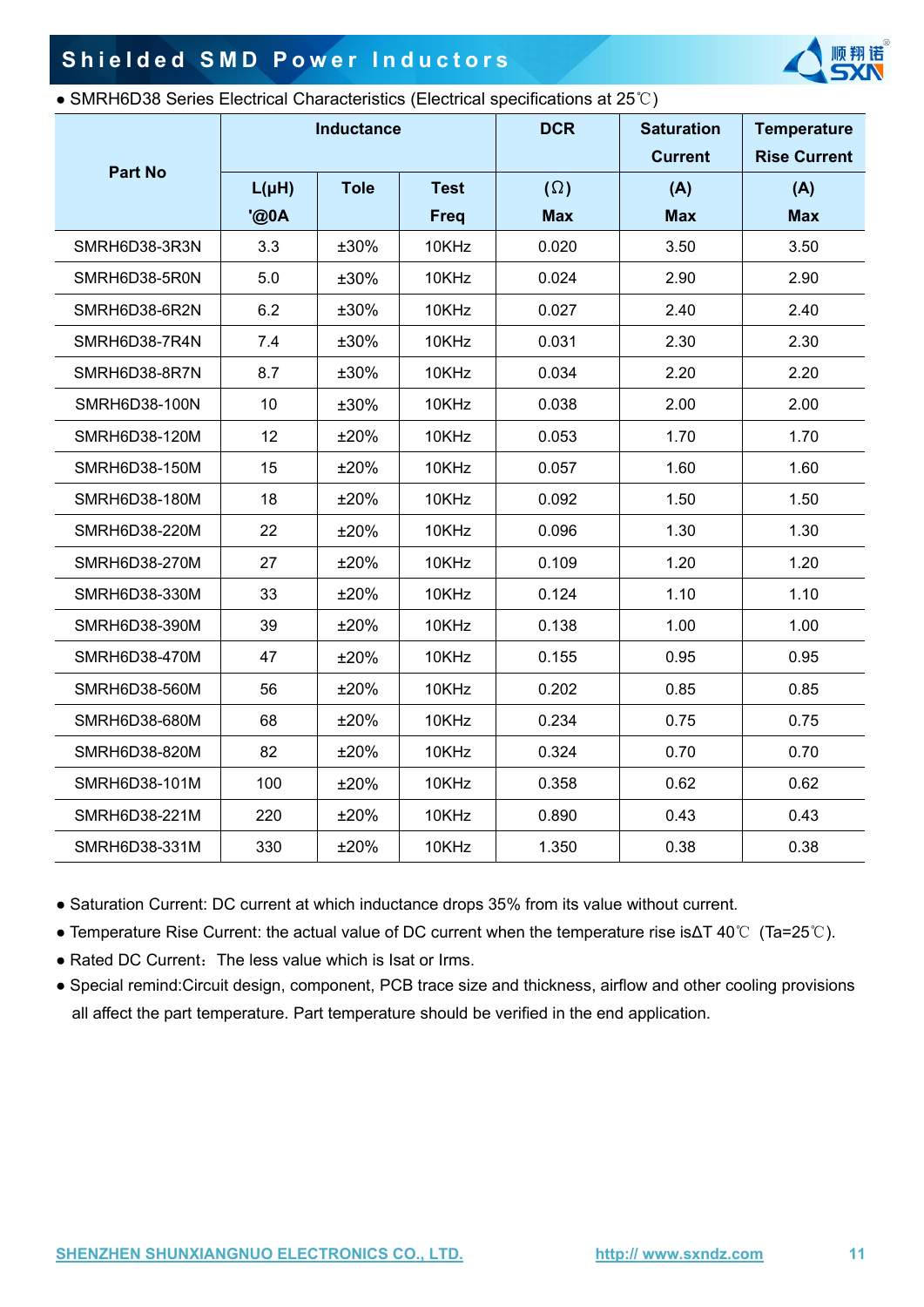# **Shielded SMD Power Inductors** er Induct



aging.<br>aging.

● **Tape and Reel Specifications: (Dimensions are in mm)**



### **● Reel Dimensions (mm)**



●**Tape Dimension (mm)**

SH<br>SH<br>SH<br>SH<br>SH



StN

StN

**诺。**<br>今人

 $5/10$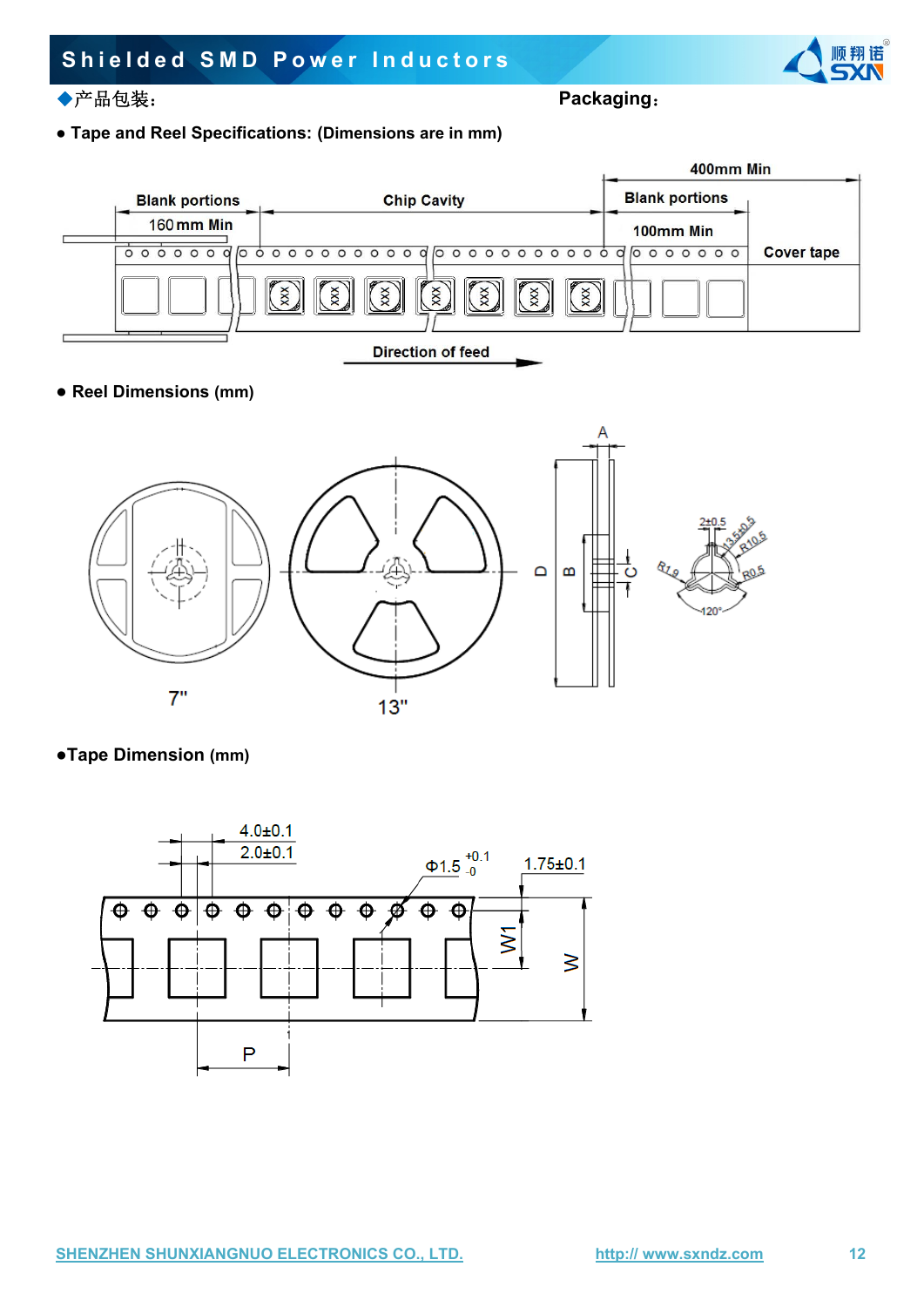# **Shielded SMD Power Inductors** er Induct

**● Cover tape peel off condition**



- a) **r s**<br>a) Cover tape peel force shall be 10 to 120g
- b) Noodle strip peeling angle165°to 180° By Noodle strip p

165°~180°











**Unreeling direction** 

StN

**诺。**<br>今人

REEL PE 袋 Inside Box Outside Carton 不足整箱用内盒或填充物装满 Duts<br>不足整箱用<br>C







 $S_{\mathcal{N}}$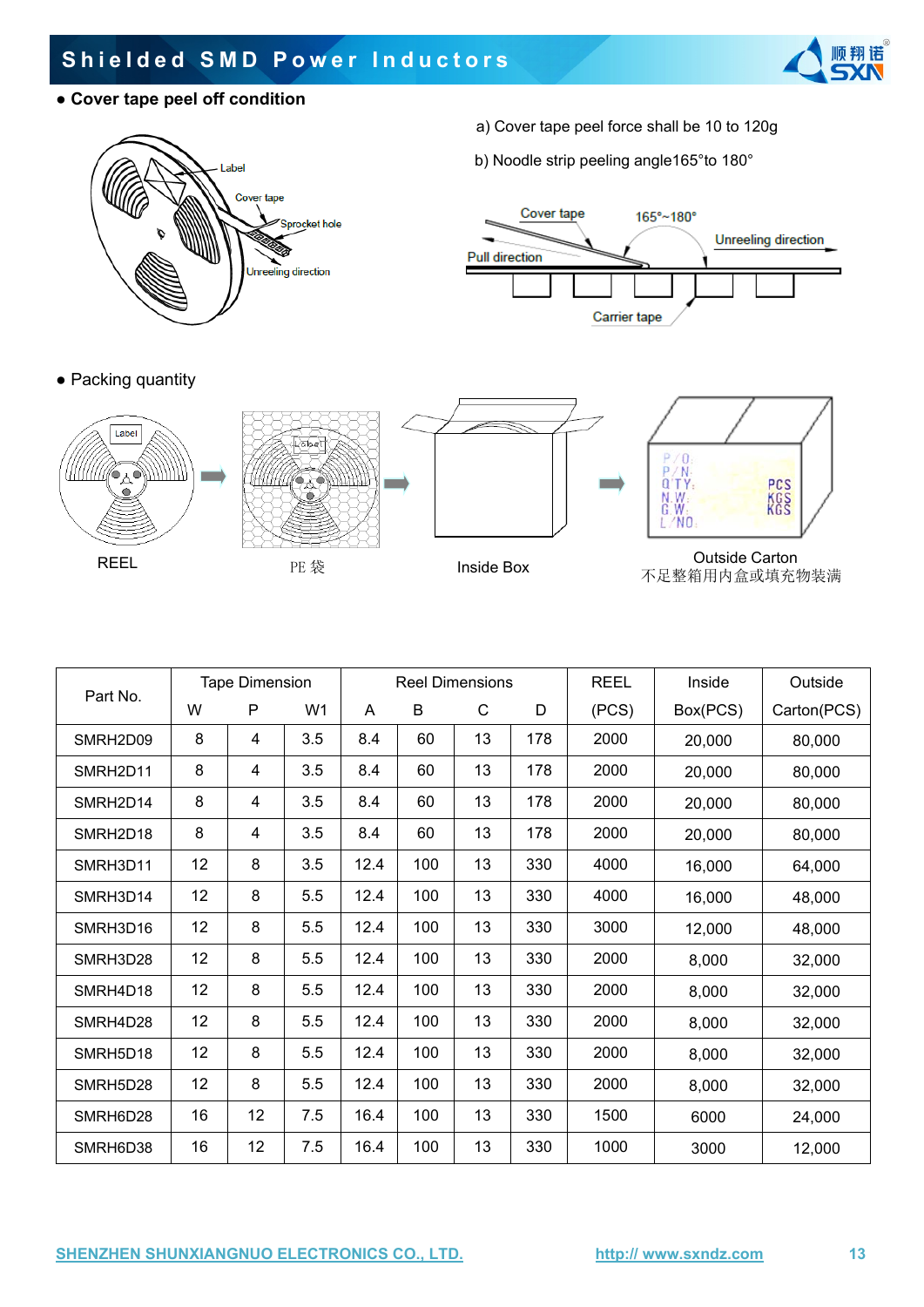### **Shielded SMD Power Inductors**



| ▶可靠性测试:                                                                        |                                                                                                                                                                                                                                                                                                           | <b>Reliability Testing:</b>                                                                                                                                                |  |
|--------------------------------------------------------------------------------|-----------------------------------------------------------------------------------------------------------------------------------------------------------------------------------------------------------------------------------------------------------------------------------------------------------|----------------------------------------------------------------------------------------------------------------------------------------------------------------------------|--|
| <b>Iltems</b>                                                                  | <b>Requirements</b>                                                                                                                                                                                                                                                                                       | <b>Test Methods and Remarks</b>                                                                                                                                            |  |
| <b>Terminal Strength</b><br>Reference docu                                     | 1. Pulling test:<br>Define: A: sectional area of terminal<br>A≦8mm2 force≧5N time:30sec<br>$8mm2 < A \le 20mm2$ force $≥ 10N$ time: 10sec                                                                                                                                                                 | Solder the inductor to the testing jig using leadfree<br>solder. Then apply a force in the<br>Keep time: 10±1s Speed: 1.0mm/s.                                             |  |
| ments: GB/T<br>2423.60-2008<br>端子強度(SMT)                                       | 20mm2 <a 10sec<br="" force="" time:="" ≧20n="">2.Solder paste thickness: 0.12mm<br/>3. Meet the above requirements without any<br/>loose terminal</a>                                                                                                                                                     |                                                                                                                                                                            |  |
|                                                                                | 1. Terminal diameter(d) mm $0.35<$ d $\leqslant$<br>0.50Applied force: 5N Duration:                                                                                                                                                                                                                       | Pull Force:the force shall be applied gradually to<br>the terminal and thenmaintained for 10 seconds.                                                                      |  |
| erminal Strength<br>Reference docu<br>ments: GB/T<br>2423.60-2008<br>端子強度(DIP) | 10sec2.Terminal diameter(d) mm0.50 < d ≤<br>0.80Applied force: 10N Duration:<br>10sec3.Terminal diameter(d) mm0.80 < d ≤<br>25Applied force: 20N Duration:<br>10sec4.Terminal diameter(d) mmD $>$<br>.25Applied force:40N Duration:<br>10sec5. Meet the above requirements<br>without any loose terminal. | <b>Pulling test</b>                                                                                                                                                        |  |
|                                                                                | 1. No visible mechanical damage.                                                                                                                                                                                                                                                                          | 1. Solder the inductor to the test jig (glass epoxy                                                                                                                        |  |
| Resistance to Flexure<br>JIS C 5321:1997<br>抗弯曲性试验                             |                                                                                                                                                                                                                                                                                                           | board<br>2.shown in Using a leadfree solder. Then apply a<br>fforce in the direction shown<br>3.Flexure: 2mm.<br>4. Pressurizing Speed: 0.5mm/sec.<br>5.Keep time: 30 sec. |  |
|                                                                                |                                                                                                                                                                                                                                                                                                           | R <sub>23</sub><br>Flexure<br>45[1.772]<br>45[1.772]                                                                                                                       |  |
| Dropping<br>Reference documents:<br>GB/T 2423.7-2018<br>落下試驗                   | 1. No case deformation or change<br>inappearance.<br>2. No short and no open.                                                                                                                                                                                                                             | 1. Drop the packaged products from 1m high in 1<br>angle, 3 ridges and 6surfaces, twice in each<br>direction.                                                              |  |
| Solderability<br>Reference documents:<br>GB/T 2423.28-2005<br>可焊性试验            | 1. No visible mechanical damage.<br>2. Wetting shall exceed 75% coverage for<br>3. Terminals must have 95% minimum solder 3. Solder: Sn/3.0Ag/0.5Cu.<br>coverage                                                                                                                                          | 1.Solder temperture:240 $\pm$ 2°C<br>2.Duration: 3 sec.<br>4. Flux: 25% Resin and 75% ethanol in weight                                                                    |  |

### **SHENZHEN SHUNXIANGNUO ELECTRONICS CO., LTD. http:// www.sxndz.com 14** SH<br>SH<br>SH<br>SH **NGNUO ELECTR**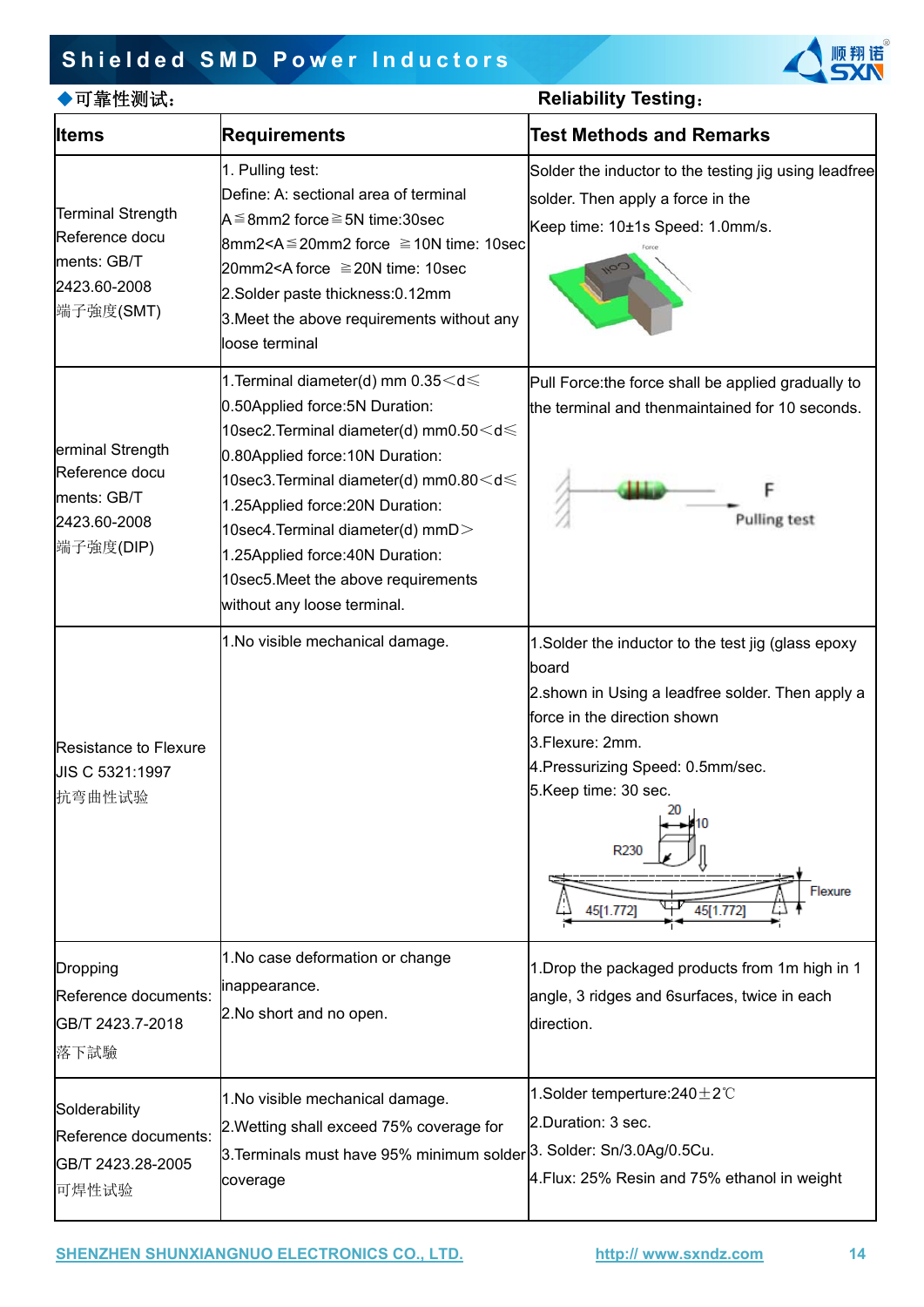

| <b>Items</b>            | <b>Requirements</b>                                                                                            | <b>Test Methods and Remarks</b>                                                            |  |  |
|-------------------------|----------------------------------------------------------------------------------------------------------------|--------------------------------------------------------------------------------------------|--|--|
|                         | 1. No visible mechanical damage.                                                                               | 1. Solder the inductor to the testing jig (glass epoxy                                     |  |  |
|                         | 2. Inductance change: Within ±10%.                                                                             | boardshown in) using leadfree solder.                                                      |  |  |
|                         | 3.Q factor change: Within ±20%.                                                                                | 2. The inductor shall be subjected to a simple                                             |  |  |
|                         |                                                                                                                | harmonic motion having total amplitude of 1.5mm,                                           |  |  |
|                         | Solder mask<br>Cu pad                                                                                          | the frequency being varieduniformly between the                                            |  |  |
|                         | $\mathbb{Z}$<br>Z                                                                                              | approximate limits of 10 and 55 Hz.                                                        |  |  |
| <b>Vibration</b>        | $\prime\prime$<br>$\boldsymbol{''}$<br>77.<br>$\overline{\phantom{a}}$<br>77.<br>$\overline{\phantom{a}}$<br>I | 3. The frequency range from 10 to 55 Hz and                                                |  |  |
| Reference documents:    |                                                                                                                | return to 10 Hz shallbe traversed in approximately                                         |  |  |
| GB/T 2423.10-2019       | Glass Epoxy Board                                                                                              | 1 minute. This motion shall be applied for a period                                        |  |  |
| 振動試验                    |                                                                                                                | of 2 hours in each 3mutually perpendicular                                                 |  |  |
|                         |                                                                                                                | directions(total of 6 hours).                                                              |  |  |
|                         |                                                                                                                | Freq                                                                                       |  |  |
|                         |                                                                                                                | 55Hz                                                                                       |  |  |
|                         |                                                                                                                |                                                                                            |  |  |
|                         |                                                                                                                | 10Hz                                                                                       |  |  |
|                         |                                                                                                                | Time<br>$\mathbf{0}$<br>1Min                                                               |  |  |
|                         | 1. No visible mechanical damage.                                                                               | 1. Start at (125℃) for T time, rush to (-40℃) for T                                        |  |  |
|                         |                                                                                                                | 2. Inductance change: Within $\pm 10\%$ . (Mn-Zn: time as one cycle, go through 20 cycles. |  |  |
|                         | Within $\leq 30\%$ )                                                                                           | 2. Transforming interval: Max. 20 sec.                                                     |  |  |
|                         | 3.Q factor change: Within ±20%.                                                                                | 3. Tested cycle: 20 cycles.                                                                |  |  |
| <b>Thermal Shock</b>    |                                                                                                                | 4. The chip shall be stabilized at normal condition                                        |  |  |
| Reference documents:    |                                                                                                                | for 1~2 hours                                                                              |  |  |
| GB/T 2423.22-2012       |                                                                                                                |                                                                                            |  |  |
| Method Na               |                                                                                                                | 30 min.<br>30 min.                                                                         |  |  |
| 冷热冲击试验                  |                                                                                                                | Ambient                                                                                    |  |  |
|                         |                                                                                                                | Temperature<br>30 min.                                                                     |  |  |
|                         |                                                                                                                | 20sec. (max.)                                                                              |  |  |
|                         |                                                                                                                |                                                                                            |  |  |
|                         | 1. No visible mechanical damage.                                                                               | 1. Temperature: M(-40 $\pm$ 2°C)                                                           |  |  |
|                         | 2. Inductance change: Within ±10%.(Mn-Zn:                                                                      | 2.Duration: 96±2 hours                                                                     |  |  |
| Low temperature Storage | Within $\leq 30\%$ )                                                                                           | 3. The chip shall be stabilized at normal condition for                                    |  |  |
| Reference documents:    | 3.Q factor change: Within ±20%.                                                                                | 1~2 hoursbefore measuring.                                                                 |  |  |
| GB/T 2423.1-2008        |                                                                                                                | Room                                                                                       |  |  |
| Method Ab               |                                                                                                                | Temp<br>96H<br>Fest                                                                        |  |  |
| 低温储存试验                  |                                                                                                                | $\Omega$<br>Time<br>97H<br>98H                                                             |  |  |
|                         |                                                                                                                | $M^{\circ}C$                                                                               |  |  |

### **SHENZHEN SHUNXIANGNUO ELECTRONICS CO., LTD. http:// www.sxndz.com 15** SH<br>SH<br>SH **NGNUO ELECTR**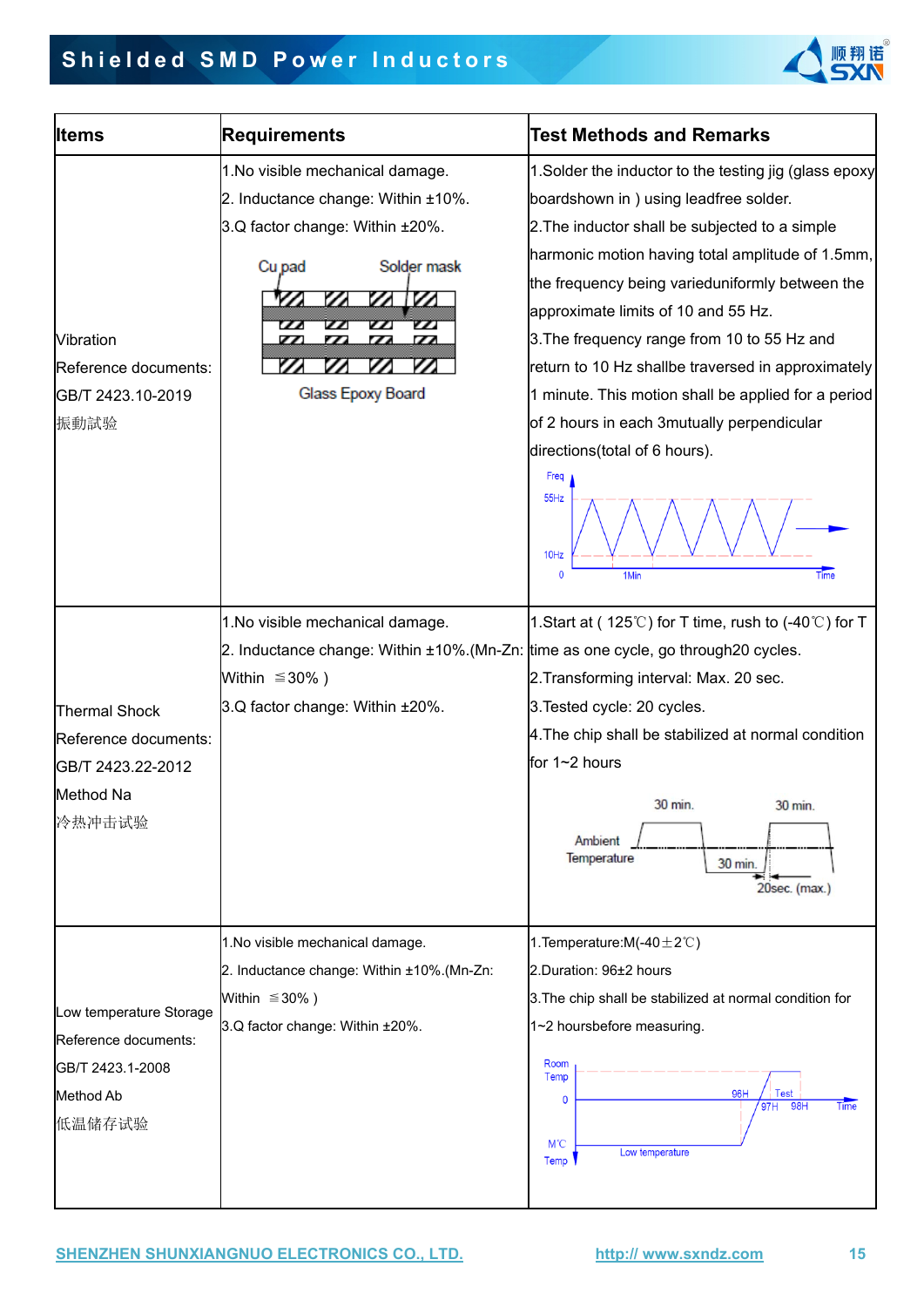# **Shielded SMD Power Inductors** er Induct



| <b>Test Methods and Remarks</b><br><b>Requirements</b><br><b>Iltems</b><br>1. Temperature: $N(125 \pm 2^{\circ}C)$ .<br>1. No visible mechanical damage.<br>2. Inductance change: Within ±10%.(Mn-Zn: 2. Duration: 96±2 hours<br>High temperature<br>3. The chip shall be stabilized at normal condition<br>Within $\leq 30\%$ )<br>Storage<br>Reference documents: 3.Q factor change: Within ±20%.<br>for 1~2 hoursbefore measuring.<br>Temp<br><b>High temperature</b><br>GB/T 2423.2-2008<br>$N^{\circ}C$<br>Method Bb<br>Room<br>高温储存试验<br>Temp<br>$\mathbf 0$<br>96H<br>1. Temperature: $60 \pm 2^{\circ}$ C<br>1. No visible mechanical damage.<br>2. Inductance change: Within ±10%.(Mn-Zn: 2. Humidity: 90% to 95% RH.<br>Within $\leq 30\%$ )<br>3.Duration: 96±2 hours.<br>Damp Heat<br>3.Q factor change: Within ±20%.<br>4. The chip shall be stabilized at normal condition<br>(Steady States)<br>for 1~2 hoursbefore measuring.<br>Reference documents:<br>Temp<br>GB/T 2423.3-2016<br><b>Temp &amp; Humidity</b><br>60°C<br>93%RH<br>High temperature<br>High humidity<br>恒定湿热试验<br>Room<br><b>Conditions</b><br>96H<br>1. No significant defects in appearance.<br>Heat endurance of<br>1. Refer to the above reflow curve and go through<br>2. ∆ L/L $\leq$ 10% (Mn-Zn: ∆ L/L $\leq$ 30%)<br>Reflow soldering<br>the reflow for twice.<br>$3. \triangle Q/Q \le 30\%$ (SMD series only)<br>2. The peak temperature : $260+0/-5$ °C<br>Reference documents:<br>4. $\triangle$ DCR/DCR $\leq$ 10%<br>GJB 360B-2009<br>回流焊耐热性试验<br>No case deformation or change in<br>To dip parts into IPA solvent for 5±0.5Min, then<br>appearance or obliteration of marking<br>Resistance to solvent<br>drying them at room temp for 5Min, at last, to<br>brushing making 10 times.<br>test<br>Reference documents:<br>IEC 68-2-45:1993<br>耐溶剂性试验<br>1. During the test no smoke, no peculiar,<br>Overload test<br>smell, no fire<br>Reference documents: |                                   |
|--------------------------------------------------------------------------------------------------------------------------------------------------------------------------------------------------------------------------------------------------------------------------------------------------------------------------------------------------------------------------------------------------------------------------------------------------------------------------------------------------------------------------------------------------------------------------------------------------------------------------------------------------------------------------------------------------------------------------------------------------------------------------------------------------------------------------------------------------------------------------------------------------------------------------------------------------------------------------------------------------------------------------------------------------------------------------------------------------------------------------------------------------------------------------------------------------------------------------------------------------------------------------------------------------------------------------------------------------------------------------------------------------------------------------------------------------------------------------------------------------------------------------------------------------------------------------------------------------------------------------------------------------------------------------------------------------------------------------------------------------------------------------------------------------------------------------------------------------------------------------------------------------------------------------------------------------------------|-----------------------------------|
|                                                                                                                                                                                                                                                                                                                                                                                                                                                                                                                                                                                                                                                                                                                                                                                                                                                                                                                                                                                                                                                                                                                                                                                                                                                                                                                                                                                                                                                                                                                                                                                                                                                                                                                                                                                                                                                                                                                                                              |                                   |
|                                                                                                                                                                                                                                                                                                                                                                                                                                                                                                                                                                                                                                                                                                                                                                                                                                                                                                                                                                                                                                                                                                                                                                                                                                                                                                                                                                                                                                                                                                                                                                                                                                                                                                                                                                                                                                                                                                                                                              |                                   |
|                                                                                                                                                                                                                                                                                                                                                                                                                                                                                                                                                                                                                                                                                                                                                                                                                                                                                                                                                                                                                                                                                                                                                                                                                                                                                                                                                                                                                                                                                                                                                                                                                                                                                                                                                                                                                                                                                                                                                              |                                   |
|                                                                                                                                                                                                                                                                                                                                                                                                                                                                                                                                                                                                                                                                                                                                                                                                                                                                                                                                                                                                                                                                                                                                                                                                                                                                                                                                                                                                                                                                                                                                                                                                                                                                                                                                                                                                                                                                                                                                                              |                                   |
|                                                                                                                                                                                                                                                                                                                                                                                                                                                                                                                                                                                                                                                                                                                                                                                                                                                                                                                                                                                                                                                                                                                                                                                                                                                                                                                                                                                                                                                                                                                                                                                                                                                                                                                                                                                                                                                                                                                                                              |                                   |
|                                                                                                                                                                                                                                                                                                                                                                                                                                                                                                                                                                                                                                                                                                                                                                                                                                                                                                                                                                                                                                                                                                                                                                                                                                                                                                                                                                                                                                                                                                                                                                                                                                                                                                                                                                                                                                                                                                                                                              |                                   |
|                                                                                                                                                                                                                                                                                                                                                                                                                                                                                                                                                                                                                                                                                                                                                                                                                                                                                                                                                                                                                                                                                                                                                                                                                                                                                                                                                                                                                                                                                                                                                                                                                                                                                                                                                                                                                                                                                                                                                              |                                   |
|                                                                                                                                                                                                                                                                                                                                                                                                                                                                                                                                                                                                                                                                                                                                                                                                                                                                                                                                                                                                                                                                                                                                                                                                                                                                                                                                                                                                                                                                                                                                                                                                                                                                                                                                                                                                                                                                                                                                                              |                                   |
|                                                                                                                                                                                                                                                                                                                                                                                                                                                                                                                                                                                                                                                                                                                                                                                                                                                                                                                                                                                                                                                                                                                                                                                                                                                                                                                                                                                                                                                                                                                                                                                                                                                                                                                                                                                                                                                                                                                                                              | <b>Test</b><br>Time<br>97H<br>98H |
|                                                                                                                                                                                                                                                                                                                                                                                                                                                                                                                                                                                                                                                                                                                                                                                                                                                                                                                                                                                                                                                                                                                                                                                                                                                                                                                                                                                                                                                                                                                                                                                                                                                                                                                                                                                                                                                                                                                                                              |                                   |
|                                                                                                                                                                                                                                                                                                                                                                                                                                                                                                                                                                                                                                                                                                                                                                                                                                                                                                                                                                                                                                                                                                                                                                                                                                                                                                                                                                                                                                                                                                                                                                                                                                                                                                                                                                                                                                                                                                                                                              |                                   |
|                                                                                                                                                                                                                                                                                                                                                                                                                                                                                                                                                                                                                                                                                                                                                                                                                                                                                                                                                                                                                                                                                                                                                                                                                                                                                                                                                                                                                                                                                                                                                                                                                                                                                                                                                                                                                                                                                                                                                              |                                   |
|                                                                                                                                                                                                                                                                                                                                                                                                                                                                                                                                                                                                                                                                                                                                                                                                                                                                                                                                                                                                                                                                                                                                                                                                                                                                                                                                                                                                                                                                                                                                                                                                                                                                                                                                                                                                                                                                                                                                                              |                                   |
|                                                                                                                                                                                                                                                                                                                                                                                                                                                                                                                                                                                                                                                                                                                                                                                                                                                                                                                                                                                                                                                                                                                                                                                                                                                                                                                                                                                                                                                                                                                                                                                                                                                                                                                                                                                                                                                                                                                                                              |                                   |
|                                                                                                                                                                                                                                                                                                                                                                                                                                                                                                                                                                                                                                                                                                                                                                                                                                                                                                                                                                                                                                                                                                                                                                                                                                                                                                                                                                                                                                                                                                                                                                                                                                                                                                                                                                                                                                                                                                                                                              |                                   |
|                                                                                                                                                                                                                                                                                                                                                                                                                                                                                                                                                                                                                                                                                                                                                                                                                                                                                                                                                                                                                                                                                                                                                                                                                                                                                                                                                                                                                                                                                                                                                                                                                                                                                                                                                                                                                                                                                                                                                              |                                   |
|                                                                                                                                                                                                                                                                                                                                                                                                                                                                                                                                                                                                                                                                                                                                                                                                                                                                                                                                                                                                                                                                                                                                                                                                                                                                                                                                                                                                                                                                                                                                                                                                                                                                                                                                                                                                                                                                                                                                                              |                                   |
|                                                                                                                                                                                                                                                                                                                                                                                                                                                                                                                                                                                                                                                                                                                                                                                                                                                                                                                                                                                                                                                                                                                                                                                                                                                                                                                                                                                                                                                                                                                                                                                                                                                                                                                                                                                                                                                                                                                                                              | <b>Test</b><br>Time<br>98H<br>97H |
|                                                                                                                                                                                                                                                                                                                                                                                                                                                                                                                                                                                                                                                                                                                                                                                                                                                                                                                                                                                                                                                                                                                                                                                                                                                                                                                                                                                                                                                                                                                                                                                                                                                                                                                                                                                                                                                                                                                                                              |                                   |
|                                                                                                                                                                                                                                                                                                                                                                                                                                                                                                                                                                                                                                                                                                                                                                                                                                                                                                                                                                                                                                                                                                                                                                                                                                                                                                                                                                                                                                                                                                                                                                                                                                                                                                                                                                                                                                                                                                                                                              |                                   |
|                                                                                                                                                                                                                                                                                                                                                                                                                                                                                                                                                                                                                                                                                                                                                                                                                                                                                                                                                                                                                                                                                                                                                                                                                                                                                                                                                                                                                                                                                                                                                                                                                                                                                                                                                                                                                                                                                                                                                              |                                   |
|                                                                                                                                                                                                                                                                                                                                                                                                                                                                                                                                                                                                                                                                                                                                                                                                                                                                                                                                                                                                                                                                                                                                                                                                                                                                                                                                                                                                                                                                                                                                                                                                                                                                                                                                                                                                                                                                                                                                                              |                                   |
|                                                                                                                                                                                                                                                                                                                                                                                                                                                                                                                                                                                                                                                                                                                                                                                                                                                                                                                                                                                                                                                                                                                                                                                                                                                                                                                                                                                                                                                                                                                                                                                                                                                                                                                                                                                                                                                                                                                                                              |                                   |
|                                                                                                                                                                                                                                                                                                                                                                                                                                                                                                                                                                                                                                                                                                                                                                                                                                                                                                                                                                                                                                                                                                                                                                                                                                                                                                                                                                                                                                                                                                                                                                                                                                                                                                                                                                                                                                                                                                                                                              |                                   |
|                                                                                                                                                                                                                                                                                                                                                                                                                                                                                                                                                                                                                                                                                                                                                                                                                                                                                                                                                                                                                                                                                                                                                                                                                                                                                                                                                                                                                                                                                                                                                                                                                                                                                                                                                                                                                                                                                                                                                              |                                   |
|                                                                                                                                                                                                                                                                                                                                                                                                                                                                                                                                                                                                                                                                                                                                                                                                                                                                                                                                                                                                                                                                                                                                                                                                                                                                                                                                                                                                                                                                                                                                                                                                                                                                                                                                                                                                                                                                                                                                                              |                                   |
|                                                                                                                                                                                                                                                                                                                                                                                                                                                                                                                                                                                                                                                                                                                                                                                                                                                                                                                                                                                                                                                                                                                                                                                                                                                                                                                                                                                                                                                                                                                                                                                                                                                                                                                                                                                                                                                                                                                                                              |                                   |
|                                                                                                                                                                                                                                                                                                                                                                                                                                                                                                                                                                                                                                                                                                                                                                                                                                                                                                                                                                                                                                                                                                                                                                                                                                                                                                                                                                                                                                                                                                                                                                                                                                                                                                                                                                                                                                                                                                                                                              |                                   |
|                                                                                                                                                                                                                                                                                                                                                                                                                                                                                                                                                                                                                                                                                                                                                                                                                                                                                                                                                                                                                                                                                                                                                                                                                                                                                                                                                                                                                                                                                                                                                                                                                                                                                                                                                                                                                                                                                                                                                              |                                   |
|                                                                                                                                                                                                                                                                                                                                                                                                                                                                                                                                                                                                                                                                                                                                                                                                                                                                                                                                                                                                                                                                                                                                                                                                                                                                                                                                                                                                                                                                                                                                                                                                                                                                                                                                                                                                                                                                                                                                                              |                                   |
|                                                                                                                                                                                                                                                                                                                                                                                                                                                                                                                                                                                                                                                                                                                                                                                                                                                                                                                                                                                                                                                                                                                                                                                                                                                                                                                                                                                                                                                                                                                                                                                                                                                                                                                                                                                                                                                                                                                                                              |                                   |
| 2. The characteristic is normal after test<br><b>JIS C5311-6.13</b><br>Apply twice as rated current for 5 minutes.                                                                                                                                                                                                                                                                                                                                                                                                                                                                                                                                                                                                                                                                                                                                                                                                                                                                                                                                                                                                                                                                                                                                                                                                                                                                                                                                                                                                                                                                                                                                                                                                                                                                                                                                                                                                                                           |                                   |
| 过负荷试验                                                                                                                                                                                                                                                                                                                                                                                                                                                                                                                                                                                                                                                                                                                                                                                                                                                                                                                                                                                                                                                                                                                                                                                                                                                                                                                                                                                                                                                                                                                                                                                                                                                                                                                                                                                                                                                                                                                                                        |                                   |
|                                                                                                                                                                                                                                                                                                                                                                                                                                                                                                                                                                                                                                                                                                                                                                                                                                                                                                                                                                                                                                                                                                                                                                                                                                                                                                                                                                                                                                                                                                                                                                                                                                                                                                                                                                                                                                                                                                                                                              |                                   |
| 1. During the test no breakdown<br>voltage resistance test                                                                                                                                                                                                                                                                                                                                                                                                                                                                                                                                                                                                                                                                                                                                                                                                                                                                                                                                                                                                                                                                                                                                                                                                                                                                                                                                                                                                                                                                                                                                                                                                                                                                                                                                                                                                                                                                                                   |                                   |
| Reference documents: 2. The characteristic is normal after test<br>1. For parts with two coils                                                                                                                                                                                                                                                                                                                                                                                                                                                                                                                                                                                                                                                                                                                                                                                                                                                                                                                                                                                                                                                                                                                                                                                                                                                                                                                                                                                                                                                                                                                                                                                                                                                                                                                                                                                                                                                               |                                   |
| MIL-STD-202G Method<br>2. DC1000V, Current: 1mA, Time: 1Min.                                                                                                                                                                                                                                                                                                                                                                                                                                                                                                                                                                                                                                                                                                                                                                                                                                                                                                                                                                                                                                                                                                                                                                                                                                                                                                                                                                                                                                                                                                                                                                                                                                                                                                                                                                                                                                                                                                 |                                   |
| 301<br>3. Refer to catalogue of specific products                                                                                                                                                                                                                                                                                                                                                                                                                                                                                                                                                                                                                                                                                                                                                                                                                                                                                                                                                                                                                                                                                                                                                                                                                                                                                                                                                                                                                                                                                                                                                                                                                                                                                                                                                                                                                                                                                                            |                                   |
| 绝缘耐压测试                                                                                                                                                                                                                                                                                                                                                                                                                                                                                                                                                                                                                                                                                                                                                                                                                                                                                                                                                                                                                                                                                                                                                                                                                                                                                                                                                                                                                                                                                                                                                                                                                                                                                                                                                                                                                                                                                                                                                       |                                   |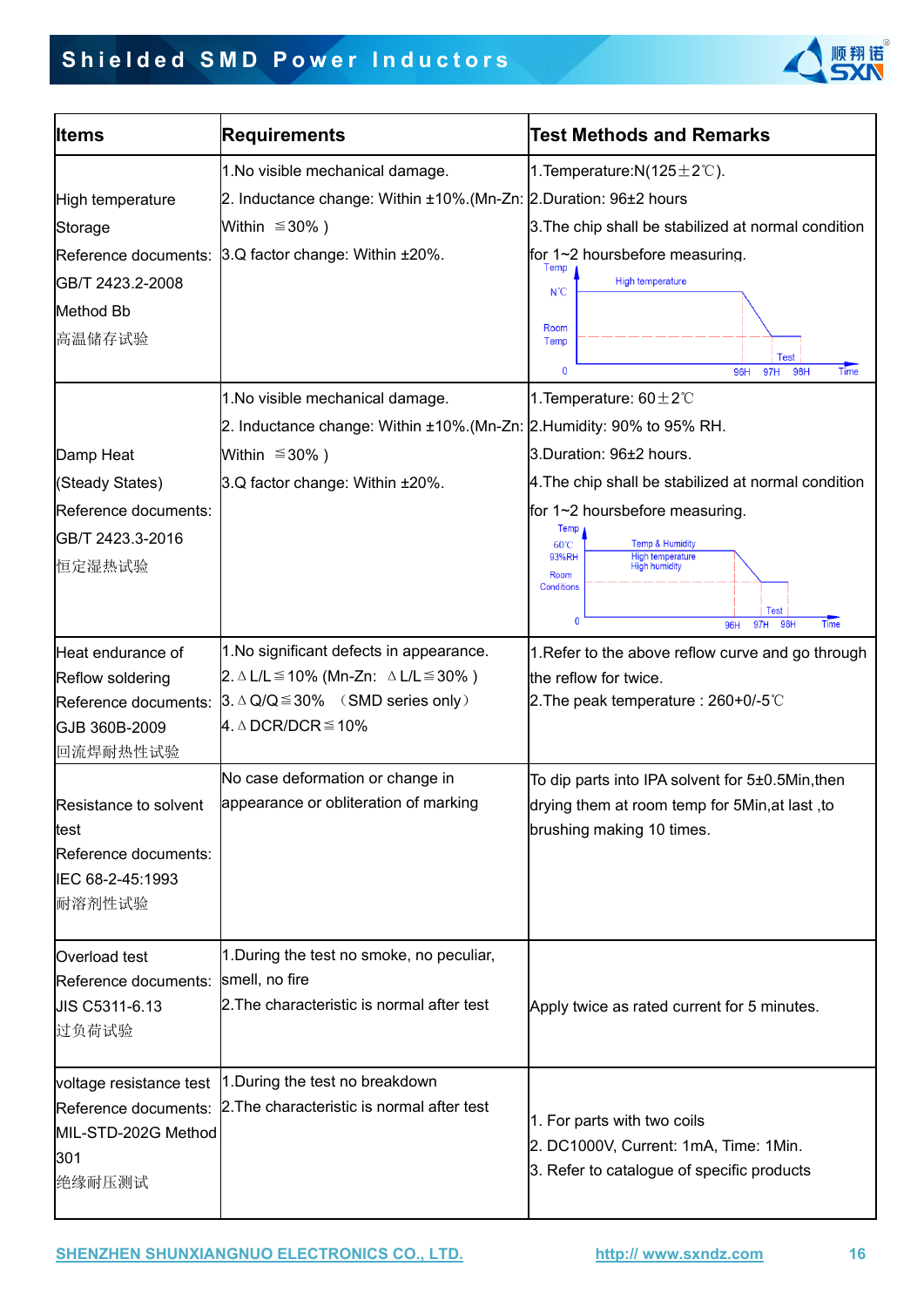### er Induct reflow solderin **诺。**<br>今人 **Shielded SMD Power Inductors** ◆推荐回流焊温度曲线 **Recommended reflow soldering curve:** Soldering<br>T<sub>P</sub> (260 °C / 10 seconds max.)<br>+0/-5 °C  $\rightarrow$  $5/10$ Preheating<br> $t_n$  (245 °C / 20~40 seconds) Temperature (°C)<br>Temperature (°C)<br>Tonicion<br>Tonicion 3 Na StN  $\begin{array}{r} \hline 160 \div 180 \\ 480 \text{ se} \end{array}$  $S_{\mathcal{R}}$  $\sum_{i=1}^N$ 25 Time (Seconds)

The recommended reflow conditions as above graph, is set according to our soldering equipment. DUE to various manufactures may have different reflow soldering equipment, products, process conditions, set methods. And so on, when setting the reflow conditions,

 $5/10$ 

to various manuractures may nave different reflow so<br>s conditions, set methods. And so on, when setting th<br>d confirm according to users' environment/equipment

 $5/10$ 

 $5/10$ 

 $5/10$ 

Please adjust and confirm according to users' environment/equipment.

**SHENZHEN SHUNXIANGNUO ELECTRONICS CO., LTD. http:// www.sxndz.com 17** SH<br>SH<br>SH<br>SH<br>SH **NGNUO ELECTR** 

 $5/10$ 

 $5/10$ 

 $5/10$ 

 $5/10$ 

 $5/10$ 

 $5/10$ 

 $S_{\mathcal{N}}$ 

StN

StN

 $5/10$ 

 $5/10$